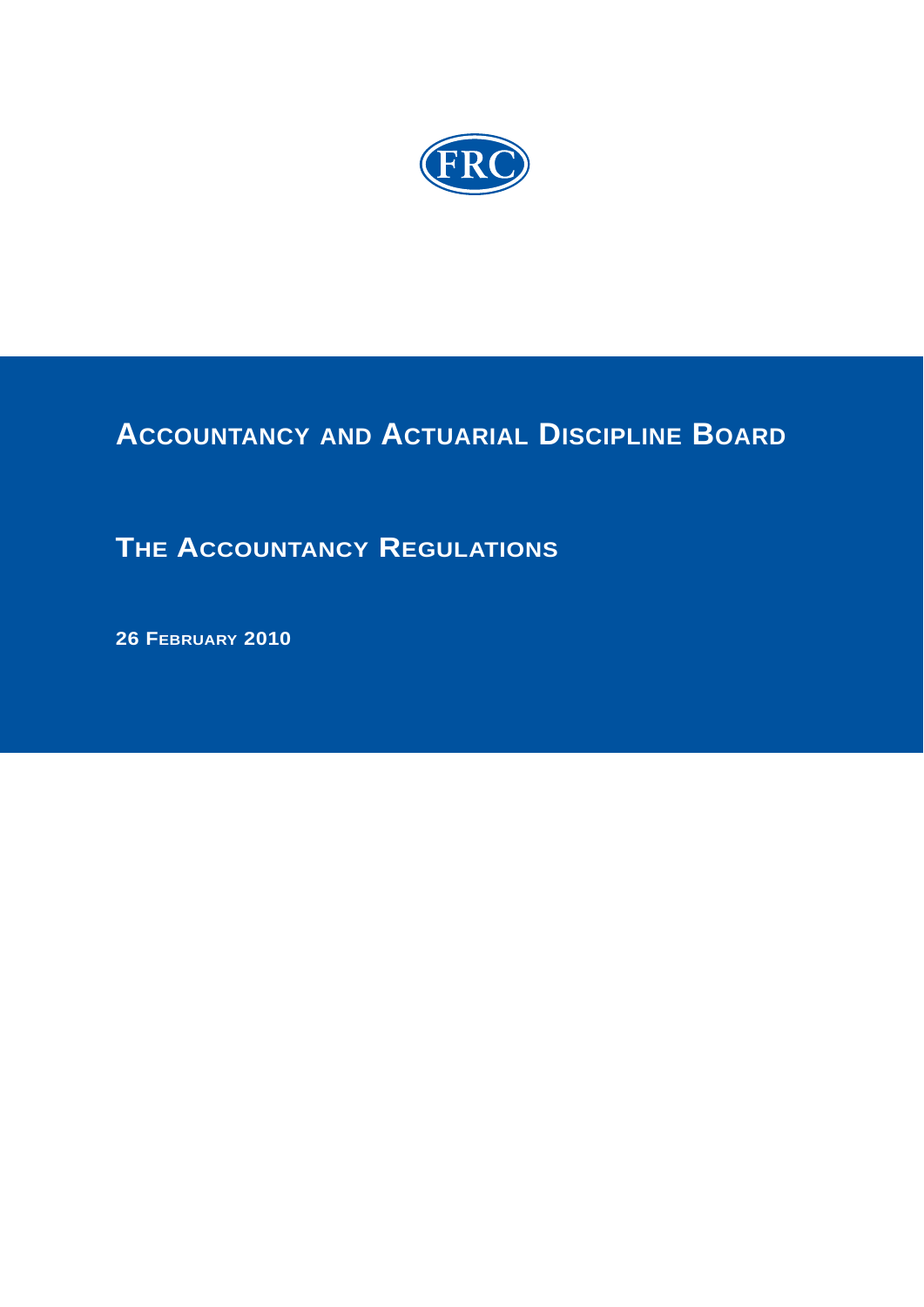## **CONTENTS**

## **SECTION PAGE**

| Transcripts and copies of evidence and representations  17 |
|------------------------------------------------------------|
|                                                            |
|                                                            |
|                                                            |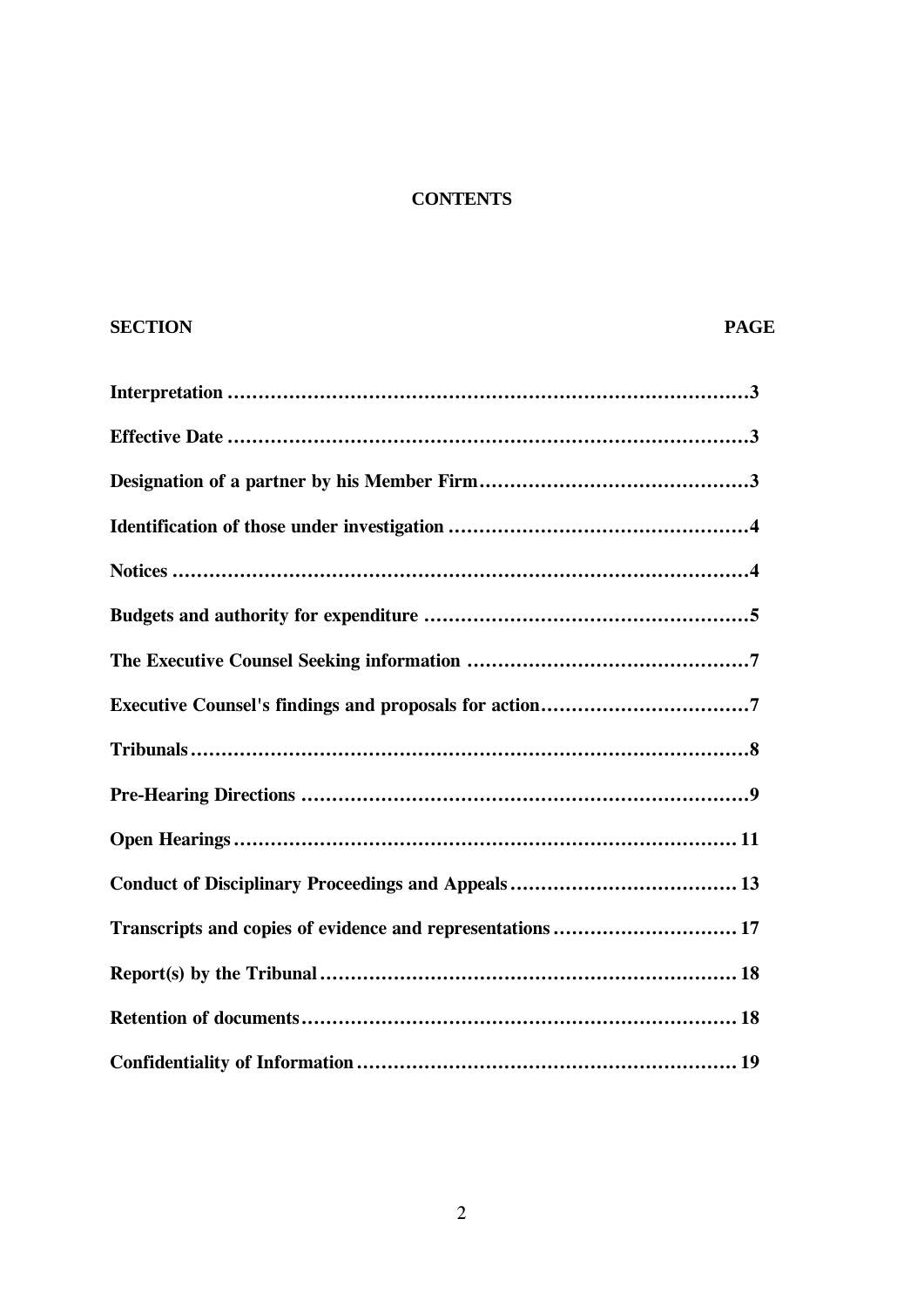# **ACCOUNTANCY AND ACTUARIAL DISCIPLINE BOARD SCHEME REGULATIONS**

#### **Interpretation**

1. These Regulations shall be interpreted and applied subject to and in accordance with the Scheme adopted by the Accountancy Investigation and Discipline Board (now the Accountancy and Actuarial Discipline Board) (the Board) on 13 May 2004 with such amendment or amendments as may from time to time be made thereto (the "Scheme"). In these Regulations "partner" means a partner, member or director in a Member Firm, however that Firm may be constituted.

#### **Effective Date**

2. These Regulations, first effective on 13 May 2004, as amended from time to time, shall apply to all investigations and disciplinary proceedings under the Scheme.

#### **Designation of a partner by his Member Firm**

- 3. When a Member Firm:
	- (a) has an obligation to give oral information, explanation or evidence in terms of paragraph 12 of the Scheme; or
	- (b) has a right under paragraph  $6(8)$ ,  $6(11)$ , or  $9(10)$  of the Scheme which it exercises;

 that obligation shall be performed by and that right may be exercised by a partner designated by such Member Firm. If, for the purposes of (a) above, the Member Firm fails to designate a partner, the Executive Counsel or, where a Tribunal exists, the Tribunal may do so. For the avoidance of doubt, a designated partner is not a Representative for the purposes of the Scheme.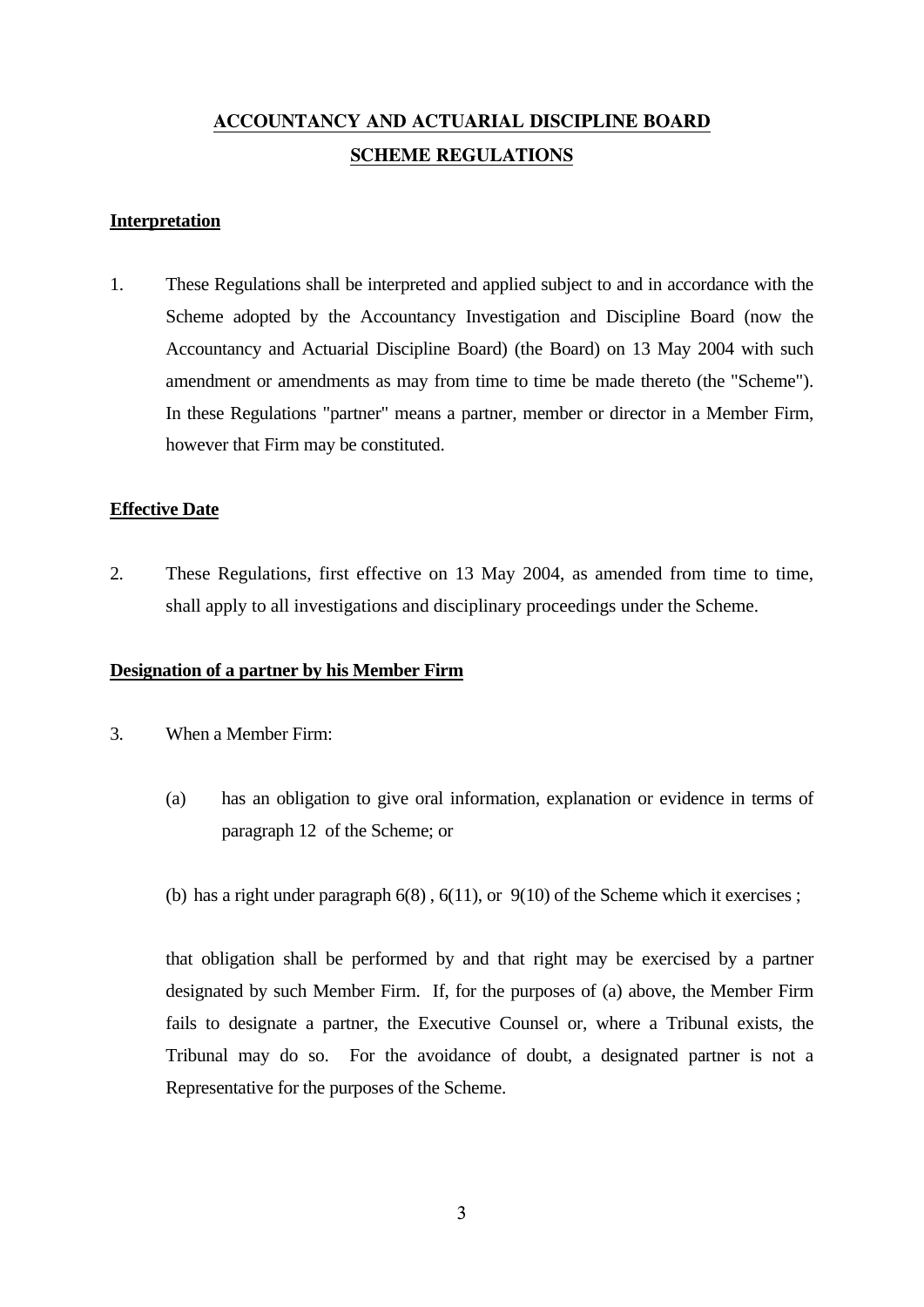#### **Identification of those under investigation**

4. The notice in writing given by the Board to a Participant under paragraph 5(5) or 5(9) of the Scheme shall, to the extent that it is known, identify each Member or Member Firm under investigation .

#### **Notices**

- 5. (a) All notices and other communications required by the Scheme or these Regulations to be made or given to a Member or Member Firm shall be delivered personally to the Member or left at his last known registered address or delivered to a partner in the Member Firm or sent by facsimile or by post:
	- (i) in the case of a Member in practice, subject to paragraph (f) below, to his principal place of business and in the case of a Member not in practice to the address last notified by him to the Participant to which he belongs as his address for communications; and
	- (ii) in the case of a Member Firm, subject to paragraphs (d) to (f) below, to the senior Member partner or equivalent in the case of a partnership or to the managing director or equivalent in the case of a body corporate at its present or last known principal place of business.
	- (b) A notice or other communication sent by post shall be given or made by properly addressing and posting a letter containing the same by recorded delivery post. A notice sent by facsimile shall be deemed to have been effected by proof that the facsimile was sent to the correct number.
	- (c) The accidental omission to send or deliver a notice or other communication to, or the non-receipt of a notice or other communication by, a Member or Member Firm entitled to receive the same pursuant to the Scheme or these Regulations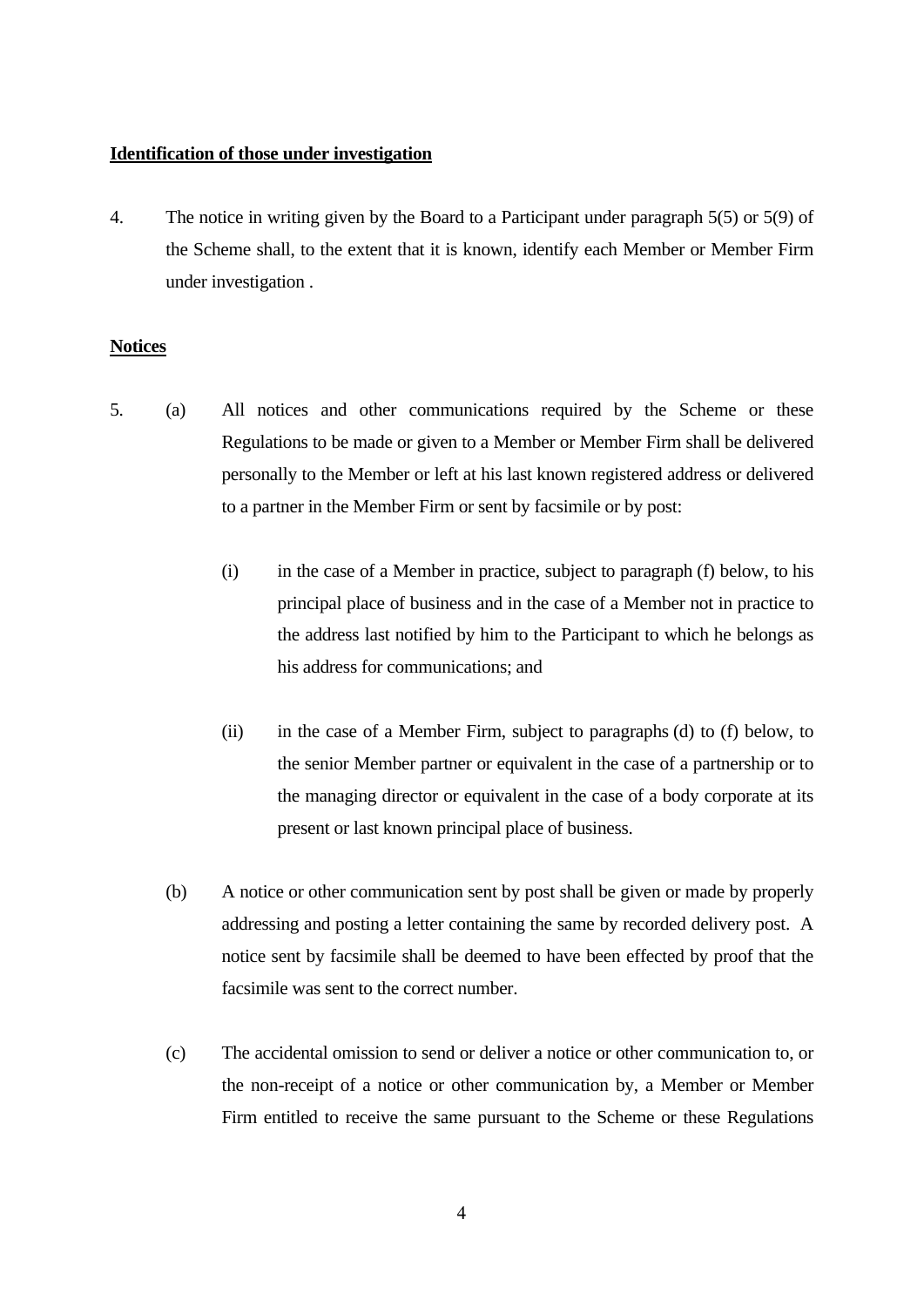shall not invalidate any investigation, appeal, disciplinary or other proceedings as the case may be to which such notice or other communication relates.

- (d) If a Member Firm so requests in writing, all notices and communications directed to that Member Firm may thereafter be addressed to a partner who is a Member designated by such Member Firm to receive them on behalf of the Member Firm.
- (e) If a Member Firm ceases to be a Member Firm, discontinues its business or otherwise ceases to exist, the Executive Counsel or a Tribunal (subject to prior notice to all Members who were partners at the material time in such Member Firm as far as is practical) may designate one of such Members to receive on behalf of all of them, all relevant notices or other communications issued by the Executive Counsel or such Tribunal.
- (f) If a Member or Member Firm so requests in writing, all notices and communications directed to that Member or Member Firm may thereafter be addressed to his or its legal adviser.

#### **Budgets and authority for expenditure**

- 6. The Board shall set budgets for all matters related to an investigation, disciplinary proceedings and appeals, as the case may be, including for the remuneration of tribunal members and the relevant travel and subsistence costs of persons connected with any case. For an investigation, the Executive Counsel shall put forward to the Board in writing his recommendation for the budget, following receipt of notice pursuant to paragraph 6(4) of the Scheme. The Board may in its absolute discretion amend an approved budget to such extent as it sees fit.
- 7. The Executive Counsel may, within the budget set by the Board, authorise all disbursements incurred by him in connection with an investigation, disciplinary proceedings or an appeal. The Board shall pay, or provide for the payment of, all disbursements properly incurred and accounted for by the Executive Counsel in accordance with this Regulation.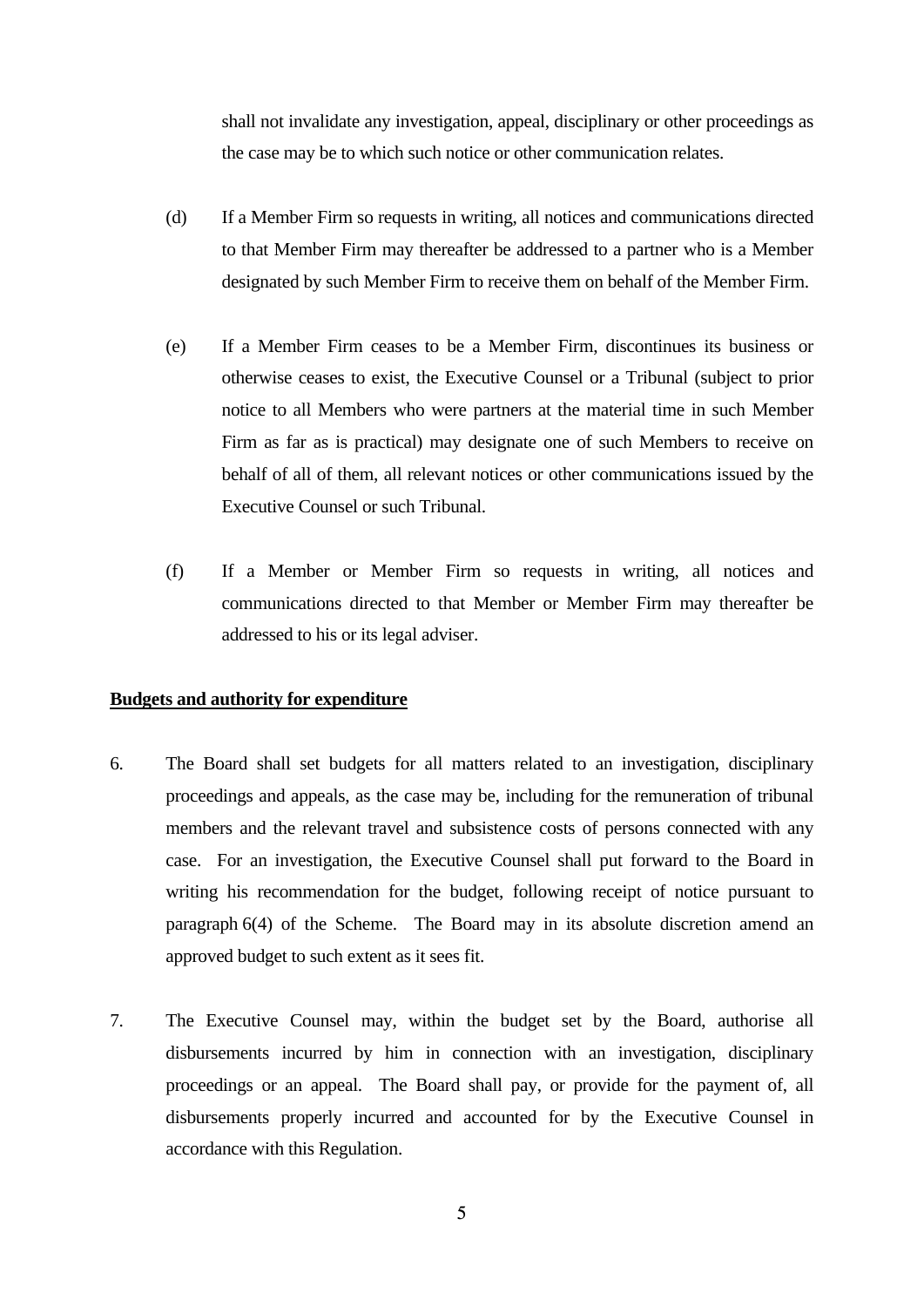- 8. The Convener may from time to time be authorised by the Board:
	- (a) to engage any person whose services may be required to assist the Convener;
	- (b) within such limits as may be prescribed by the Board, to authorise the remuneration of any person referred to in paragraph (a) of this Regulation and authorise other disbursements properly incurred by the Convener in the performance of his duties under the Scheme; and
	- (c) to take any other action which the Convener may consider necessary or desirable for the purpose of performing his duties under the Scheme.

 The Board shall pay, or provide for the payment of, all disbursements properly incurred and accounted for by the Convener with the authority of the Board.

9. A Tribunal may from time to time be authorised by the Board:

- (a) to engage any person whose services may be required to assist the Tribunal;
- (b) within such limits as may be prescribed by the Board, to authorise the remuneration of any person referred to in paragraph (a) of this Regulation and authorise other disbursements properly incurred by the Tribunal in the conduct of the hearing or appeal (as the case may be); and
- (c) to take any other action which the Tribunal may consider necessary or desirable for the purpose of the hearing or appeal (as the case may be).

 The Board shall pay, or provide for the payment of, all disbursements properly incurred and accounted for by the Tribunal with the authority of the Board.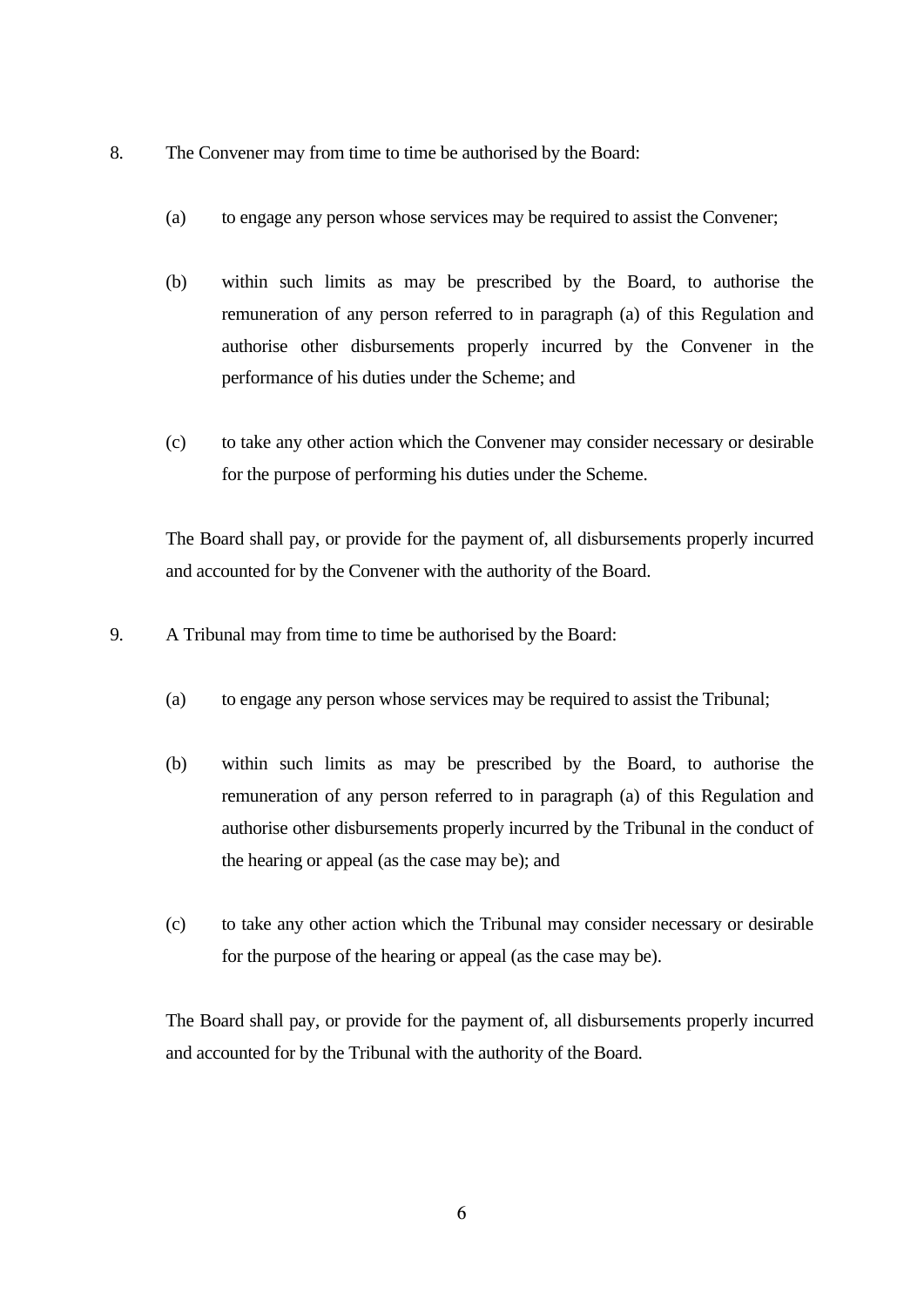#### **The Executive Counsel Seeking information**

- 10. (a) The Executive Counsel may call upon any Member or Member Firm (including any Member or Member Firm under investigation) to provide promptly to him or to any persons authorised by him, such information as the Executive Counsel considers necessary for the purposes of a preliminary enquiry or an investigation and to co-operate in any other manner required by paragraph 12 of the Scheme.
	- (b) The Executive Counsel shall receive from any Member or Member Firm under preliminary enquiry or an investigation or subject to disciplinary proceedings, any information which may be tendered to the Executive Counsel and which, in the opinion of the Executive Counsel, may be material to a preliminary enquiry or an investigation or disciplinary proceedings.
	- (c) The Executive Counsel may request or receive from any other person any information which may be material to a preliminary enquiry or an investigation or disciplinary proceedings.
	- (d) Information given under paragraph (a) or (c) of this Regulation shall be provided orally and/or in writing as the Executive Counsel shall decide.

### **Executive Counsel's findings and proposals for action**

- 11. A Formal Complaint delivered to the Board pursuant to paragraph 6(9) of the Scheme shall include or be accompanied by a summary of those facts and circumstances on which the Formal Complaint is based, specifying the manner in which the Executive Counsel alleges that the Member or Member Firm has been guilty of an act or acts of misconduct.
- 12. If admissions are made by a Member or Member Firm under paragraph 6(11) of the Scheme, the Executive Counsel shall inform the Member or Member Firm of the provisions of paragraphs 6(11) and 6(12) in relation to such admissions.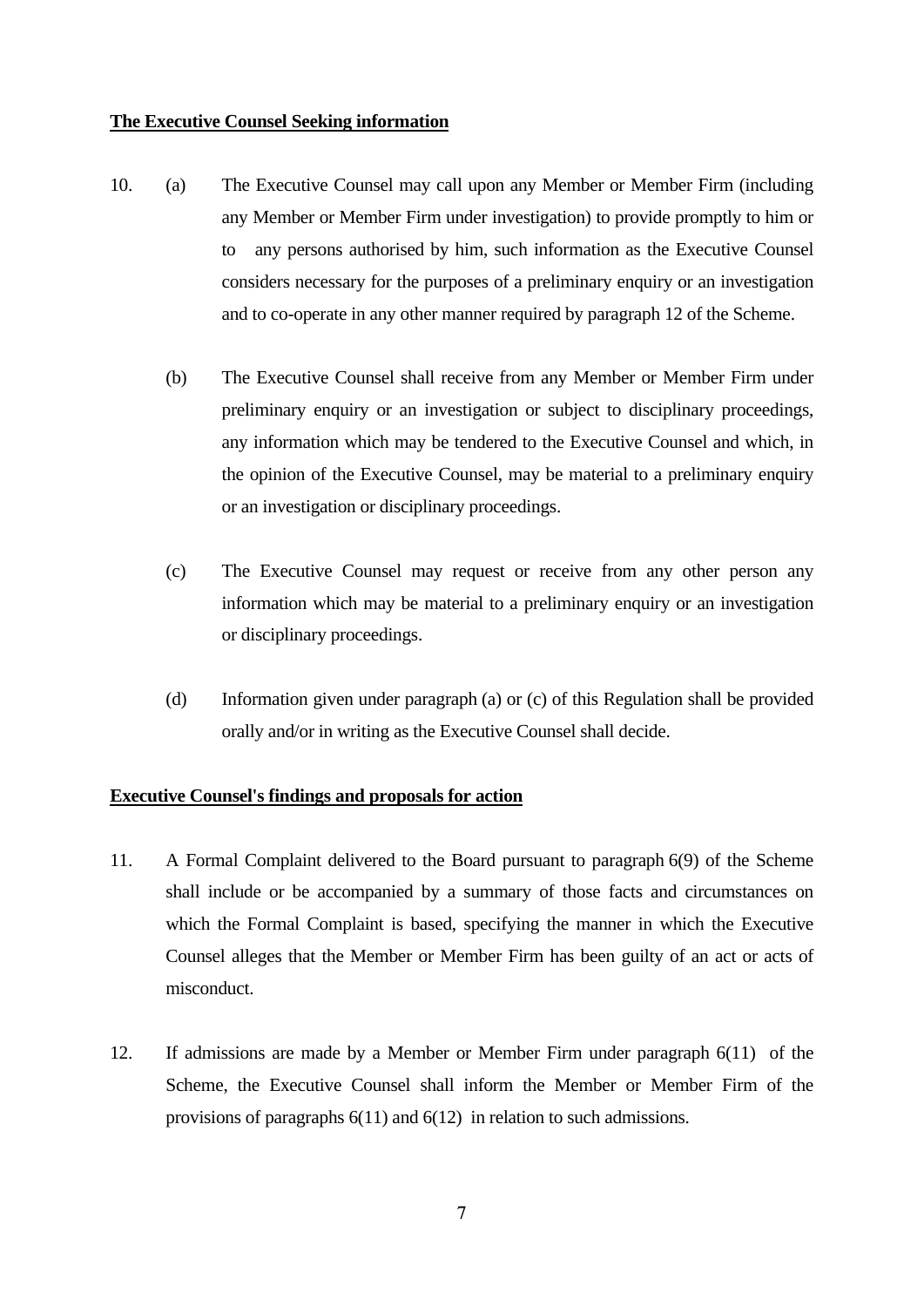#### **Tribunals**

- 13 (1) A person appointed to the Panel in accordance with paragraph 9 of the Scheme
	- (i) may be remunerated on such terms as the Board shall determine from time to time; and
	- (ii) shall, immediately following appointment, provide to the Board a written undertaking that he will not seek or accept appointment as an officer, employee, or member of the governing body of a Participant for the duration of his membership of the Panel or of his participation in a Tribunal (whichever is later).
	- (2) A retiring member of the Panel shall be eligible for re-appointment for a further period of three years.
	- (3) The Board may appoint a Secretary to each Tribunal, to administer the Tribunal in accordance with the Scheme, the Regulations and the directions of the Tribunal. He may provide information to the Tribunal on procedural matters. He shall not retire with the Tribunal when it deliberates.
	- (4) A Tribunal member shall remain on the Tribunal notwithstanding that his term on the Panel has expired provided that his term has not ceased pursuant to regulation 13(5).
	- (5) A person's appointment to the Panel shall cease immediately on accepting an appointment contrary to regulation 13(1)(ii), on being declared bankrupt, on being convicted of a relevant criminal act as defined in regulation 13(6), on being deemed by a qualified medical practitioner to be of unsound mind, or on being excluded as a Member or having ceased to be a Member as a result of bankruptcy of one or more AADB Participants.
	- (6) Relevant criminal act shall mean a criminal act other than one which in the opinion of the Convener has no material relevance to his fitness to be a member of the Panel whether or not the criminal act was committed and/or the conviction was secured in England and Wales, Scotland, Northern Ireland or the Republic of Ireland.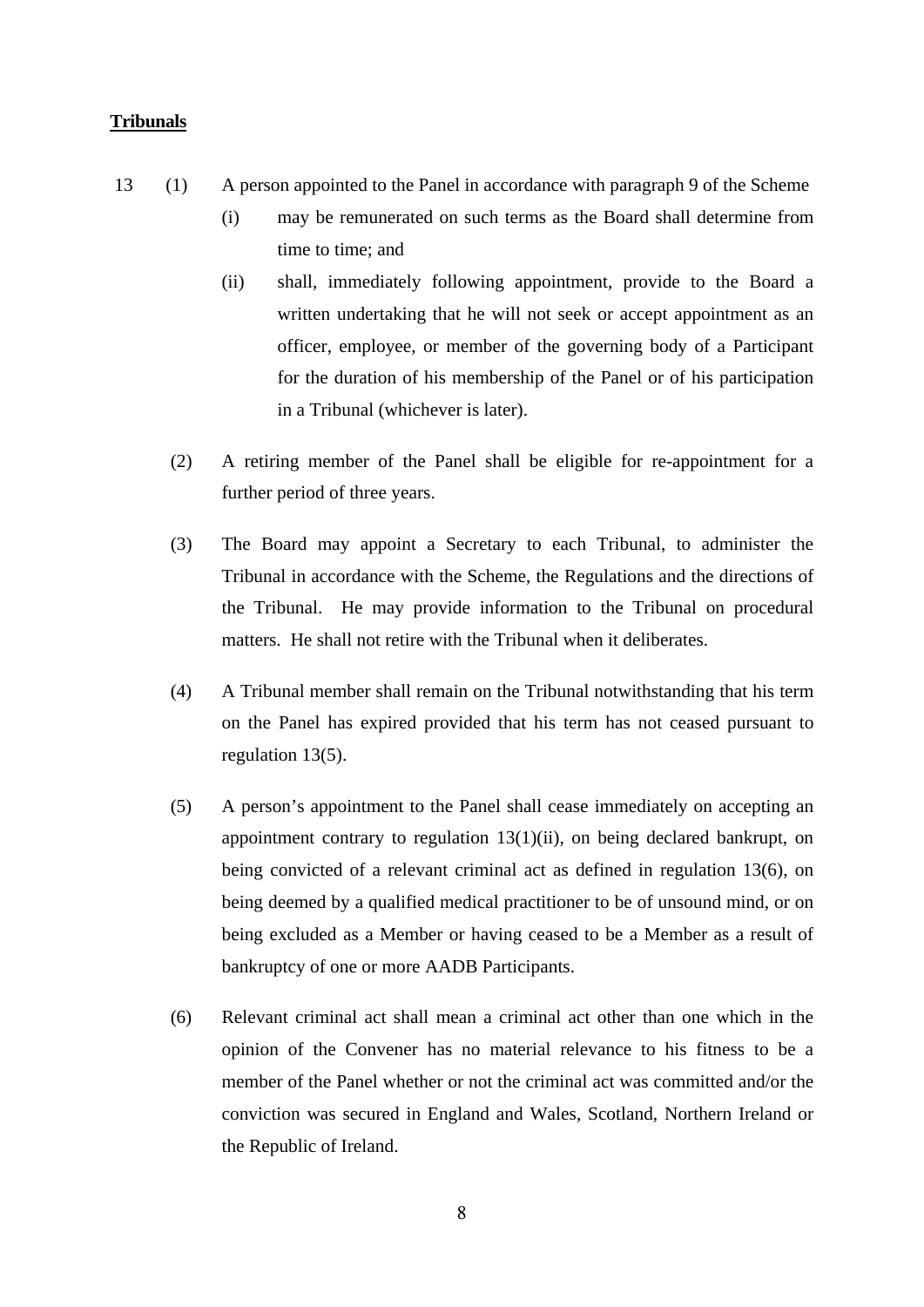- 14. The Board shall deliver to the Tribunal appointed in terms of paragraph 7(2) or 8(7)(ii) of the Scheme a copy of the Formal Complaint or notice of appeal and any admissions made under paragraph 6(11) of the Scheme.
- 15. (a) As soon as practicable after its appointment the Tribunal shall give not less than six weeks' notice (or such lesser period as the Tribunal, Executive Counsel and Member or Member Firm shall agree) to the Member or Member Firm concerned and the Executive Counsel of the time and place appointed for the hearing of the Formal Complaint or appeal. Reasonable notice shall be given of any adjournment or deferment of the time appointed for the hearing or of the time appointed for any further hearing. Either party may seek an adjournment, on reasonable notice in writing being given to the Tribunal and the other party, and, if the Tribunal at its discretion consents, it shall order an adjournment.
	- (b) The notice of hearing given under paragraph (a) of this Regulation shall also set out details of the procedure to be followed at any hearing and contain notice of the rights of the Member or Member Firm concerned to be legally represented, and to make representations and written submissions. The notice shall also be accompanied by a copy of the Scheme and Regulations.

#### **Pre-Hearing Directions**

- 16. (a) The pre-hearing directions provided for under paragraph 9(5) of the Scheme may include:
	- (i) Fixture of hearing dates.
	- (ii) The exclusion of the public (including the press) from the hearing in terms of paragraph 9(9) of the Scheme.
	- (iii) The disclosure of documents.
	- (iv) A requirement on any party to give particulars of any relevant matter and the form for such provision.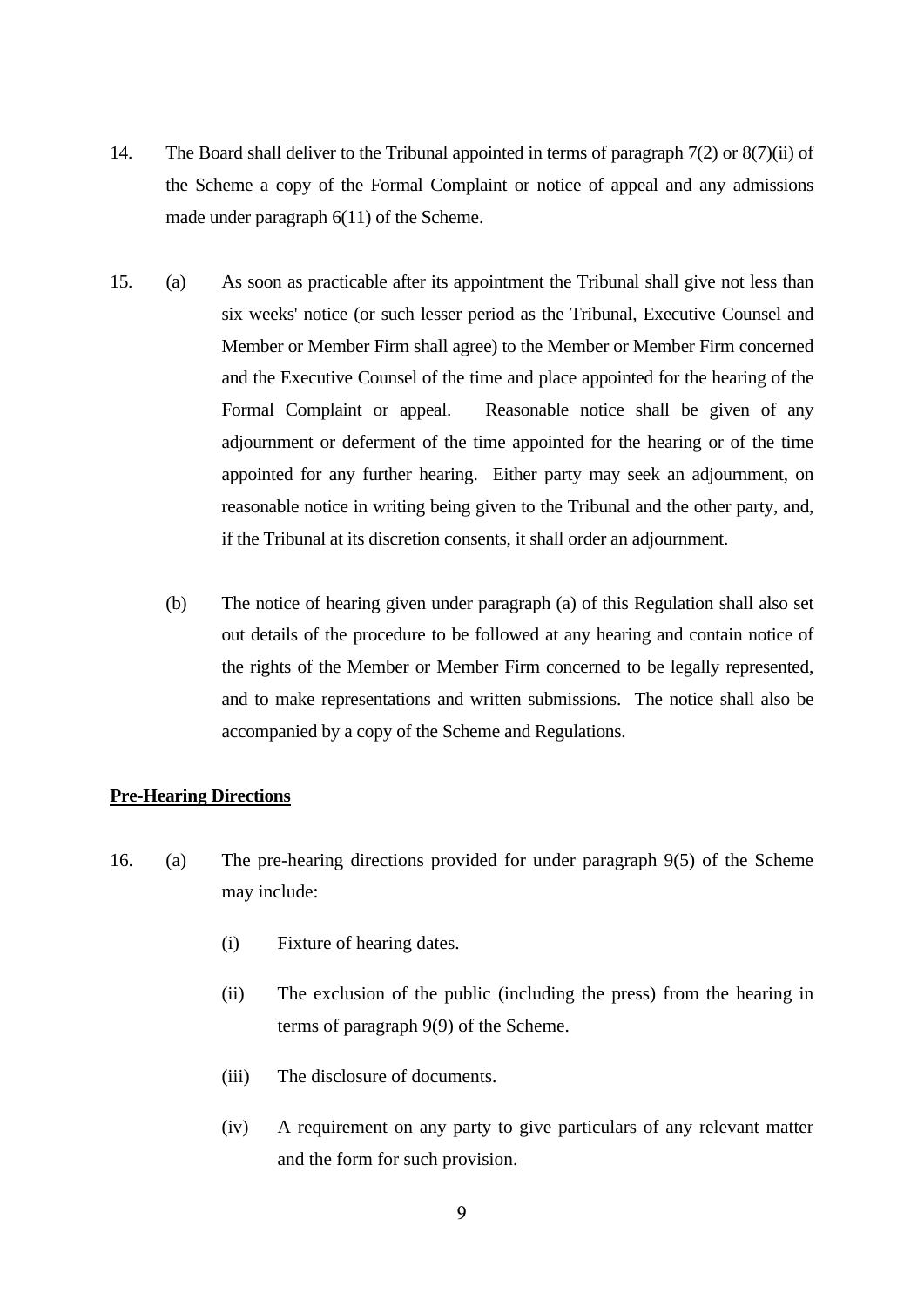- (v) Requirements in respect of skeleton arguments or other submissions.
- (vi) The form in which evidence is to be prepared and supplied for the hearing.
- (vii) The use of expert witnesses.
- (viii) The dates by which any directed action shall be taken.
- (ix) Provisions for default in respect of directions.
- (b) Any party may apply for pre-hearing directions in writing to the Tribunal, with copies to the other parties.
- (c) Where it is the intention of the Tribunal to dispose of an application for prehearing directions or otherwise to give such directions, the Tribunal shall give reasonable notice in writing to all parties and shall invite submissions in such form as the Tribunal shall direct.
- (d) Oral argument shall not ordinarily be heard before pre-hearing directions are given.
- (e) Pre-hearing directions shall be signed by the Chairman of the Tribunal and communicated to the parties.
- (f) Pre-hearing directions shall continue to bind the parties notwithstanding that the composition of the Tribunal may change at or after the commencement of the hearing.
- (g) Where any party fails to comply with any pre-hearing direction it shall be open to the Tribunal to make any further order or direction, including an order for the payment of costs, as may be just. Any such failure to comply shall be a fact to which the Tribunal may have regard at the hearing and the Tribunal may draw such inference from it as is justified.
- (h) Nothing in this Regulation shall be taken to limit the powers of the Tribunal, and the Tribunal may revisit any question or matter notwithstanding that it has already been the subject of a pre-hearing direction.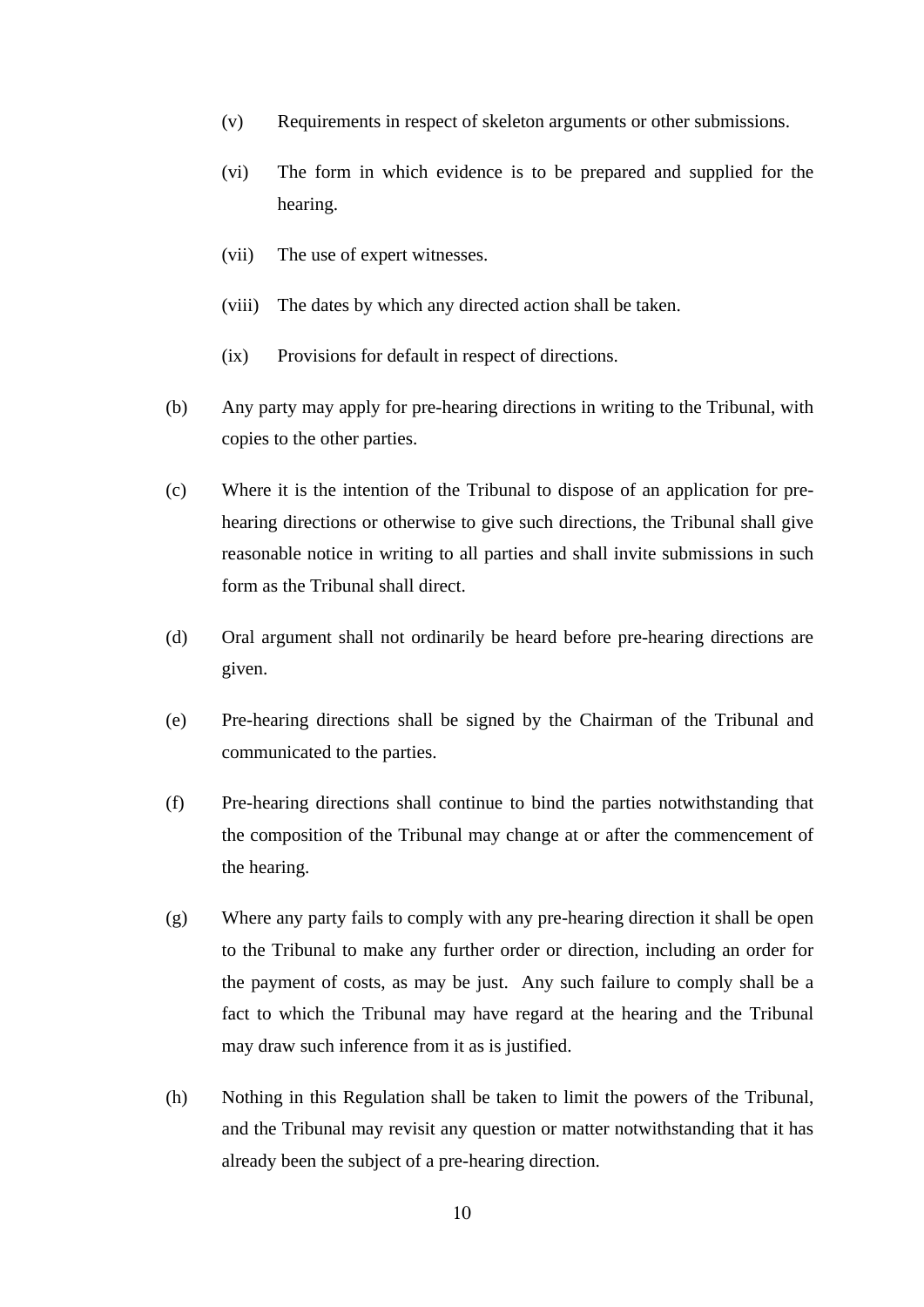- (i) Any hearing for pre-trial directions may take place before the Chairman of the Tribunal sitting alone.
- (j) Notwithstanding the above, the Chairman may at any time give such directions for the just and expeditious hearing of a Formal Complaint as he thinks fit.

#### **Open Hearings**

- 17. (1) The Tribunal shall give notice in whatever form it may direct publicising the date and place the hearing will be held, irrespective of whether it shall have decided in terms of paragraph 9(9) of the Scheme that the public (including the press) shall be excluded throughout all or part of a hearing, unless, in the opinion of the Tribunal, it would not be in the public interest to do so.
	- (2) Notwithstanding that neither of the parties has made any submission for prehearing directions prior to the commencement of the hearing requesting that the public should be excluded from it, either may make such a submission, in accordance with paragraph 9(9) of the Scheme, at any time before the conclusion of the proceedings, but the parties shall not be entitled to have reheard any evidence which has already been heard in the presence of the public. Argument on such a submission shall be in private before the Tribunal. If a direction to exclude the public is made after the hearing has commenced in public, the Tribunal shall thereupon give notice in whatever form it directs of the exclusion.
	- (3) A hearing is regarded as being conducted in public notwithstanding that no members of the public actually attend it. Notwithstanding that the public are excluded from a hearing by reason of the operation of paragraph 9(9) of the Scheme, any individual may be admitted to the hearing of a Formal Complaint by special direction of the Tribunal.
	- (4) Where the respondent to a Formal Complaint requests that the hearing before the Tribunal shall be held in private and another respondent (or respondents) to a Formal Complaint or Complaints to be heard by the same Tribunal either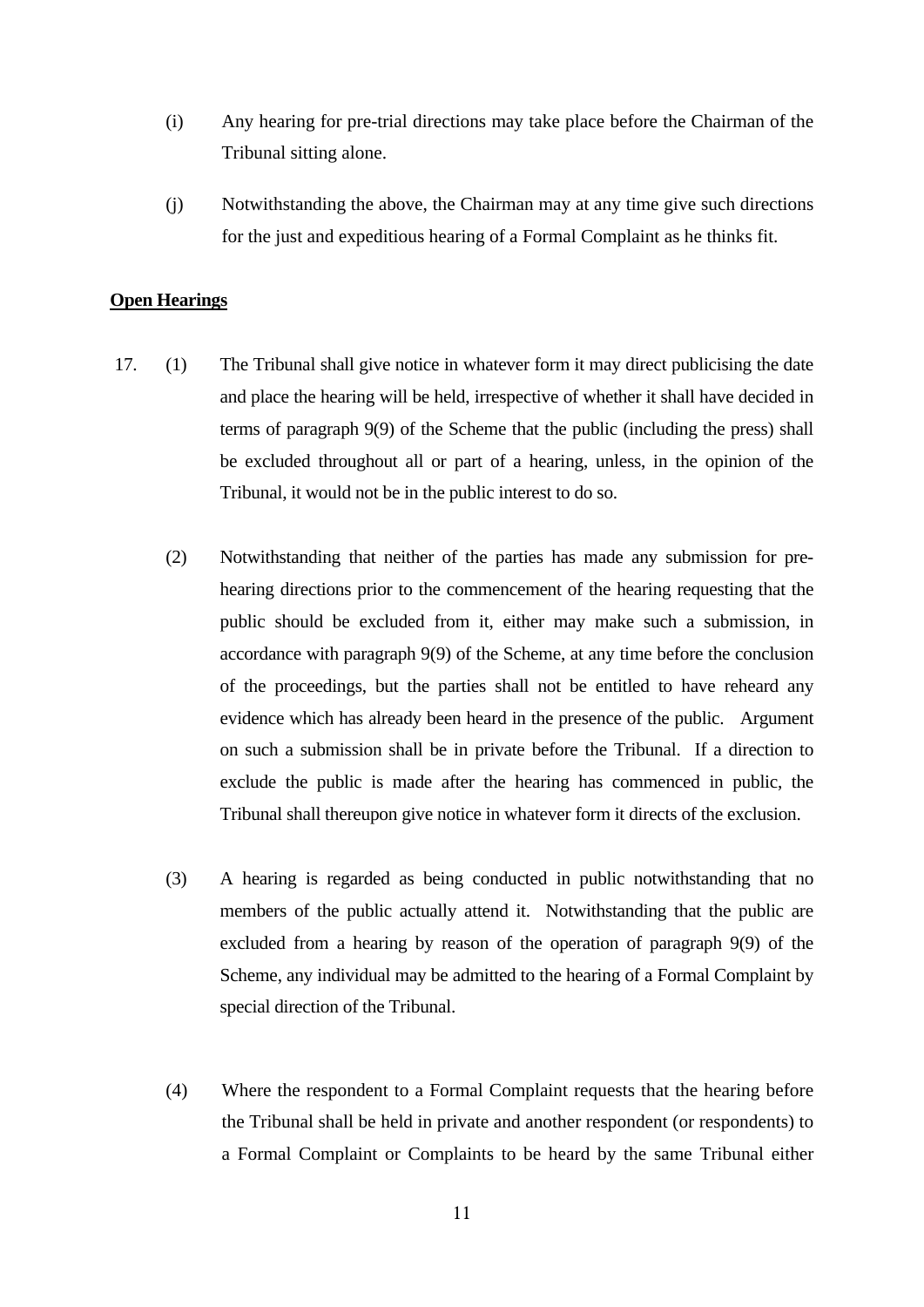does not make or opposes such request, the Tribunal, when deciding whether or not to grant the request in accordance with paragraph 9(9) of the Scheme, shall have regard in particular to:

- (i) the views of all parties;
- (ii) the feasibility and appropriateness of holding separate hearings of the Formal Complaint against those who have requested a hearing in private and those who have not; and
- (iii) any additional cost likely to be involved by holding separate hearings as aforesaid.
- (5) Notwithstanding a decision that the whole or any part of the hearing shall be in public, the Tribunal may at any time sit in private in accordance with paragraph 9(9) of the Scheme.
- (6) The Tribunal shall normally allow to be present at any session of a hearing:
	- (a) the Executive Counsel and any person appearing on his behalf;
	- (b) any Member subject to disciplinary proceedings before the Tribunal;
	- (c) a Representative of any such Member or Member Firm;
	- (d) a solicitor or counsel accompanying any other witness giving evidence before the Tribunal. In respect of any such other witness such solicitor or counsel is permitted to be present for the purpose only of advising the witness he is accompanying;
	- (e) any other person whom the Tribunal in its discretion allows to be present.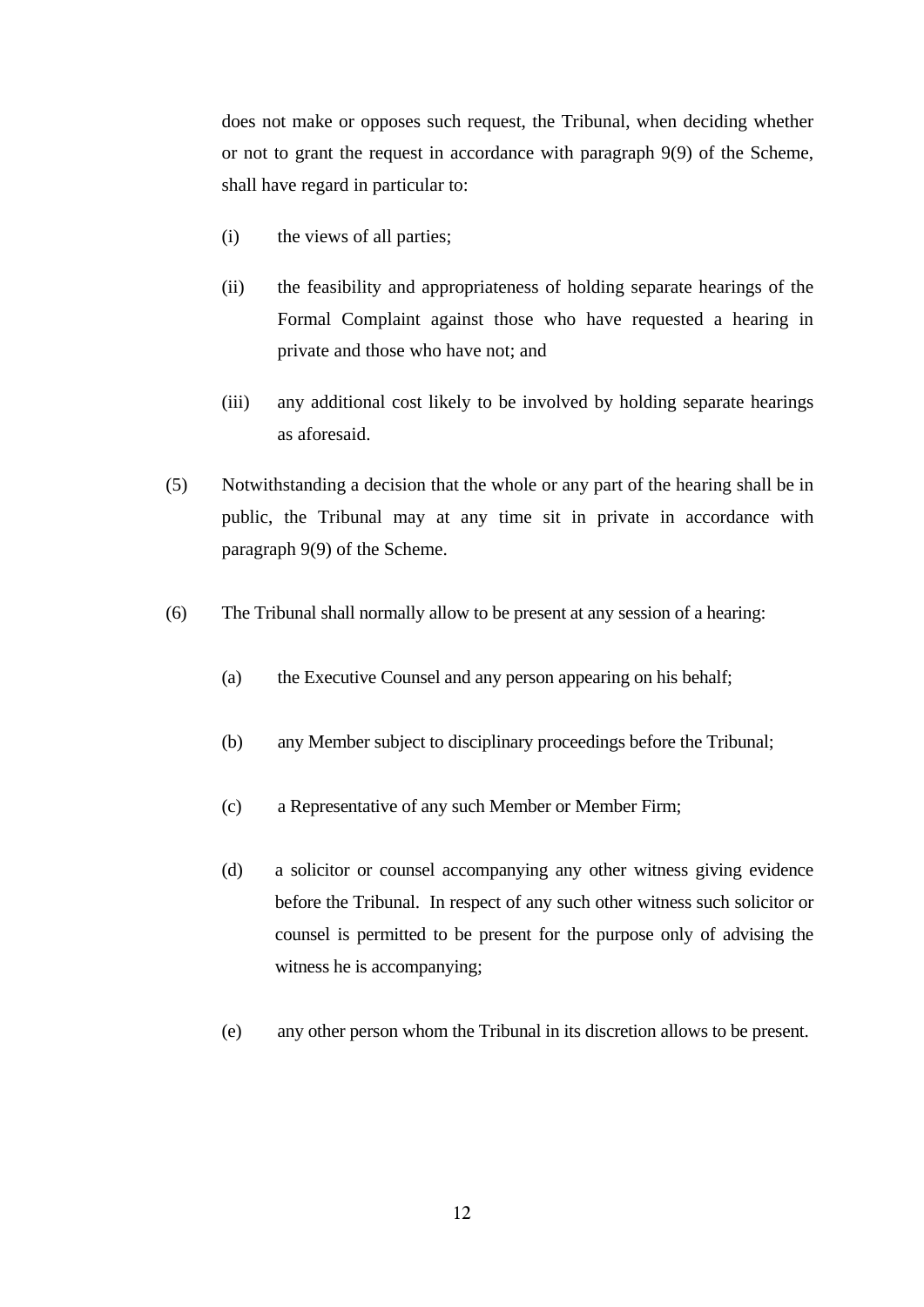#### **Conduct of Disciplinary Proceedings and Appeals**

- 18. The Formal Complaint made against a Member or Member Firm may only be amended or supplemented with the consent of the Disciplinary Tribunal. No objection shall be upheld to any technical fault in the Formal Complaint or the proceedings of the Tribunal provided that in accordance with natural justice the proceedings are fair to the Member or Member Firm.
- 19. (a) Not later than 4 weeks before the commencement of the hearing of a Formal Complaint, the Executive Counsel shall submit to the Tribunal and the Member or Member Firm concerned a list of the names and addresses of the witnesses he proposes to call together with summaries of their evidence and copies of any documents to be adduced.
	- (b) Not later than 2 weeks before the commencement of a hearing the Member or Member Firm concerned shall submit to the Tribunal and the Executive Counsel a list of the names and addresses of the witnesses he or it proposes to call together with summaries of their evidence and copies of any documents to be adduced.
	- (c) Neither party shall, without the consent of the other or the permission of the Tribunal, call any witness or adduce any document other than those submitted in terms of (a) and (b) of this Regulation.
	- (d) The Member or Member Firm concerned shall be entitled to make submissions to the Tribunal in writing and may elect to submit all or any part of his or its evidence in writing, but nevertheless may be required to appear before the Tribunal.
- 20. All written submissions shall be delivered to the Tribunal seven days prior to the date fixed for the commencement of the hearing, subject to waiver of this requirement by the Tribunal, with a copy to the Executive Counsel. On receipt of such submissions, copies thereof shall be forwarded to any other Members or Member Firms concerned by the Tribunal.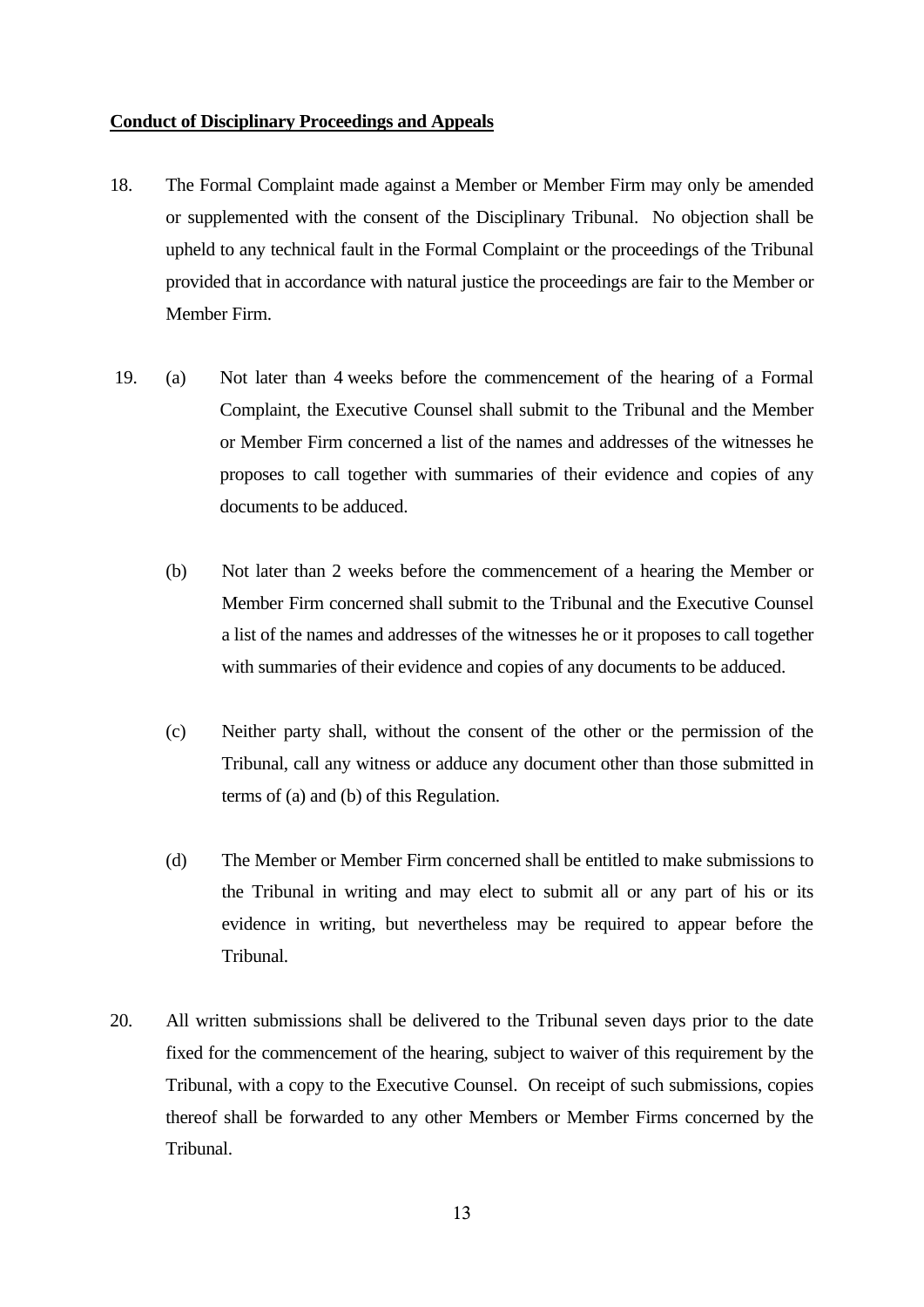- 21. Subject to the Scheme and to these Regulations the conduct and proceedings of the hearing before the Disciplinary Tribunal shall be determined by the Chairman of the Tribunal in consultation with the other members of the Disciplinary Tribunal. The Disciplinary Tribunal may prohibit the production of evidence and calling of witnesses not notified in the pre-hearing disclosure procedure or notified but with insufficient detail for the nature of the evidence concerned to be readily understood, unless it considers that there were good grounds for such non-disclosure or lack of detail. The Disciplinary Tribunal may at its discretion extend the time periods provided for in Regulations 19 and 20.
- 22. The Tribunal, whether the hearing shall be in public or private, shall arrange for a record to be made of its proceedings and of oral evidence given by witnesses during the hearing, such record to be an electronic recording and a written contemporaneous transcript.
- 23. The order of the proceedings for the hearing of a Formal Complaint shall, unless the Disciplinary Tribunal otherwise directs, be as follows:
	- (a) submissions by or on behalf of the Executive Counsel;
	- (b) hearing of any witnesses called by or on behalf of the Executive Counsel, followed by cross-examination of such witnesses by or on behalf of the Member/Member Firm concerned, and re-examination by the Executive Counsel of a witness who has been cross-examined;
	- (c) submissions by the Member/Member Firm concerned;
	- (d) hearing of any witnesses called by or on behalf of the Member/Member Firm concerned, followed by cross-examination of such witnesses by or on behalf of the Executive Counsel, and re-examination by the Member/Member Firm of a witness who has been cross-examined;
	- (e) closing submissions by or on behalf of the Executive Counsel;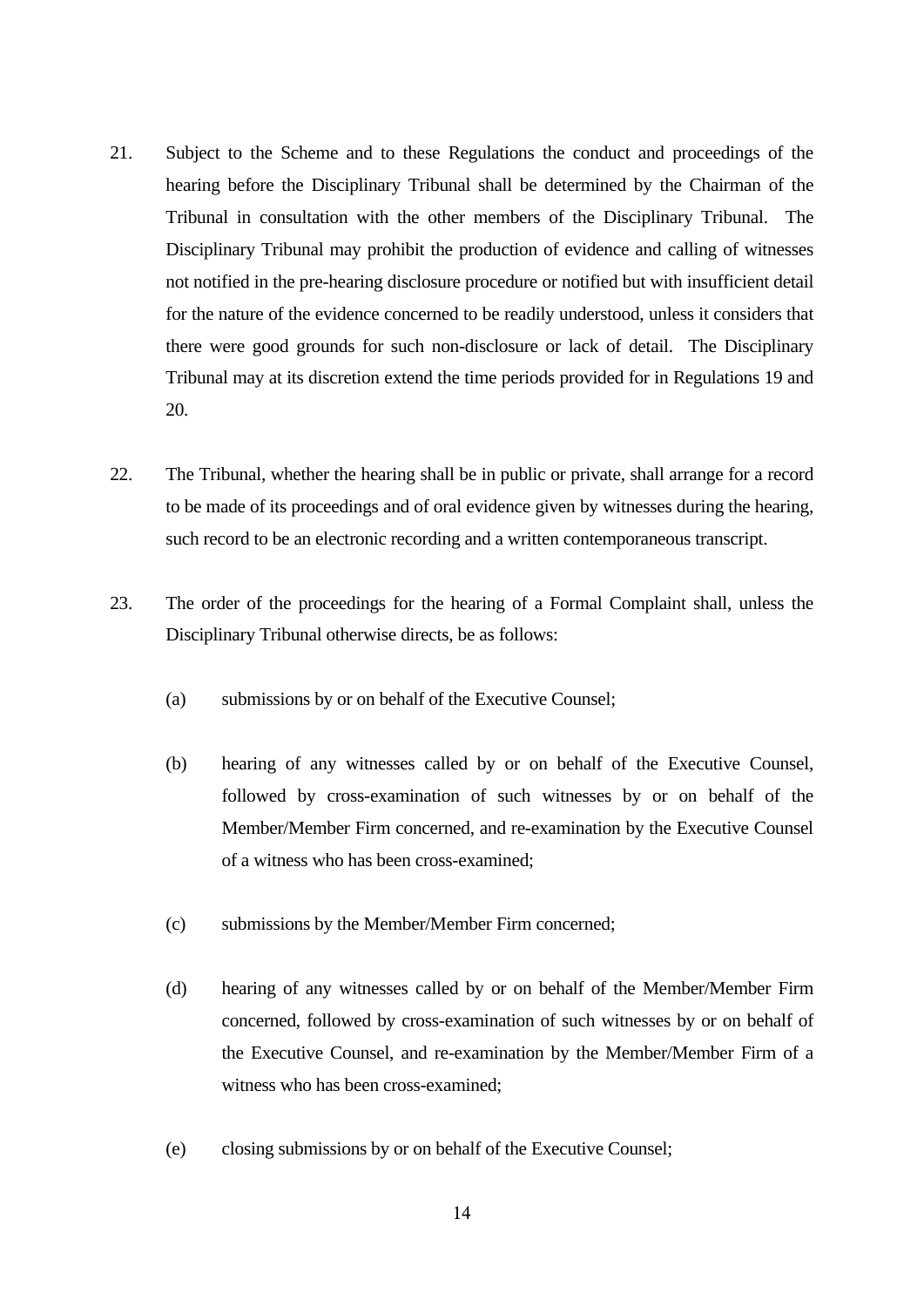(f) closing submissions by the Member/Member Firm concerned.

 The members of the Tribunal may ask questions of any witness or other person appearing before the Tribunal at any time.

A Representative may act on behalf of a Member or Member Firm under this Regulation.

The Disciplinary Tribunal may permit any witness to be recalled.

- 24. Subject to the Scheme and to these Regulations, the conduct and proceedings of an appeal notified under paragraph 8(1) of the Scheme shall be determined by the Chairman of the Appeal Tribunal in consultation with the other members of the Tribunal.
- 25. The order of the proceedings on an appeal shall, unless the Appeal Tribunal otherwise directs, be as follows:-
	- (a) submissions by the Appellant;
	- (b) if permitted by the Appeal Tribunal under Regulation 24, the re-hearing of any witness called before the Disciplinary Tribunal and/or the receipt of fresh evidence followed by cross-examination and re-examination of such witnesses by or on behalf of the Executive Counsel or the Appellant, as the case may be;
	- (c) submissions by or on behalf of the Executive Counsel, including the submission of evidence and the calling of any witnesses; and
	- (d) if requested by the Appellant, closing submissions by the Appellant.

A Representative may act on behalf of an Appellant under this Regulation.

26. Any request to the Appeal Tribunal to hear any witness (which shall be only in respect of new evidence) shall be in writing and shall be accompanied by a statement in writing of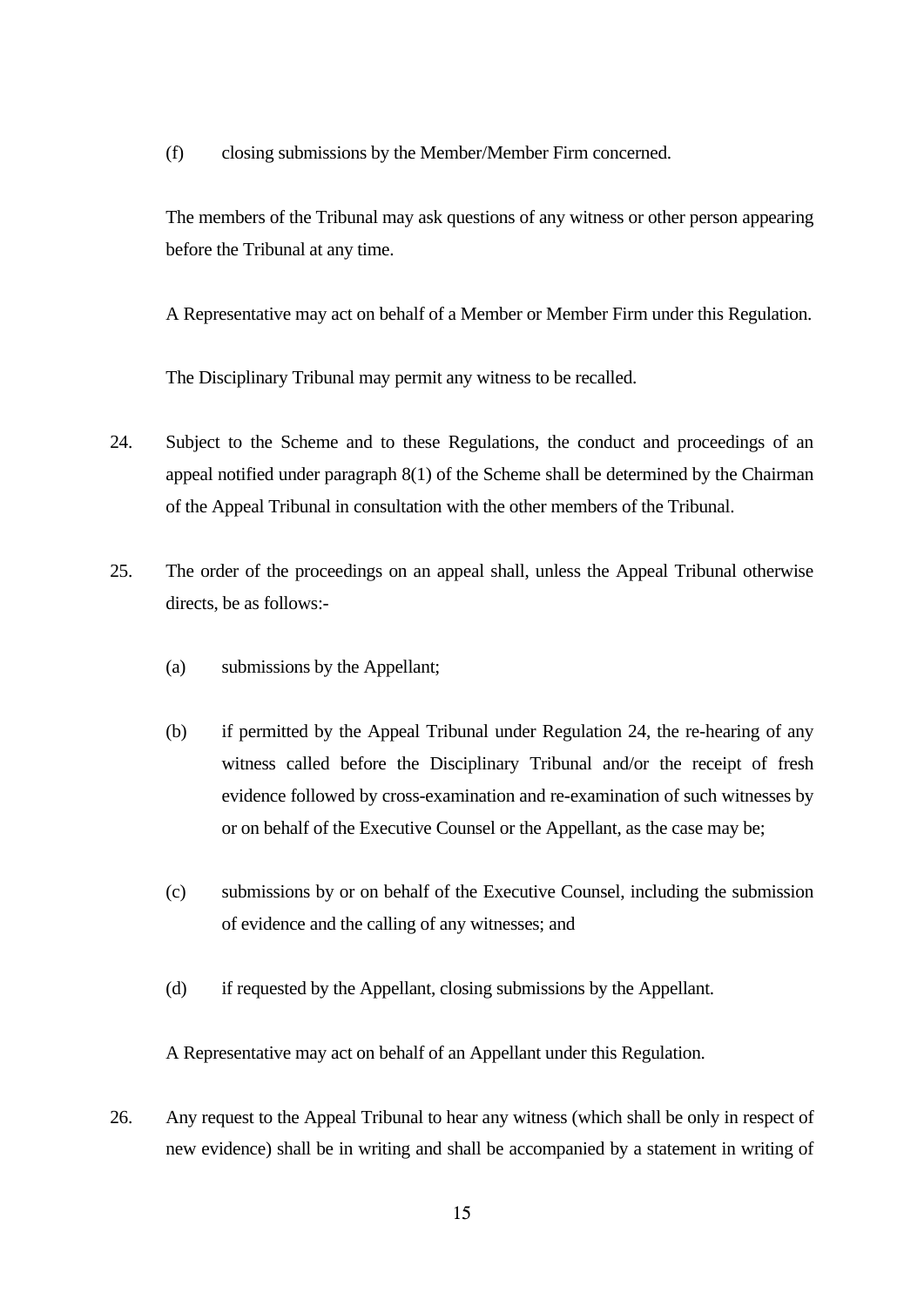the evidence proposed to be given by such witness. If the Appeal Tribunal accedes to the request, the party to the proceedings so requesting shall be responsible for arranging for the attendance of the witness before the Appeal Tribunal, at such time and place as the Appeal Tribunal may appoint.

- 27. Except as provided in these Regulations, no person who attends a hearing of a Tribunal shall be entitled to address the Tribunal or to ask questions of any witness.
- 28. The Disciplinary or Appeal Tribunal shall, at an appropriate stage in the proceedings but before making, affirming or amending an order or orders under paragraphs 7(7)or 8(11)(i) of the Scheme, invite representations from the Member or Member Firm concerned in respect of the possible orders that the Tribunal may make, affirm or amend under Appendix 1 to the Scheme. Such representations may be made orally (which may be made by a Representative) and/or in writing. The Member or Member Firm concerned may call witnesses in support of their representations. The representations shall not be directed to the validity of the finding of the Tribunal. The Executive Counsel shall inform the Tribunal of any previous findings made either under this Scheme or by a disciplinary body of a Participant against the Member or Member Firm.
- 29. If, having reached an adverse finding under paragraph 7(6)(i) of the Scheme, the Tribunal is considering the making of an order in respect of costs under paragraph 7(7)(ii) of the Scheme or on the abandonment of an appeal or at the conclusion of the hearing of the appeal the Appeal Tribunal is considering the making of an order in respect of the costs of the appeal under paragraph 8(11)(iii)of the Scheme, it shall, before making such order, inform such Member or Member Firm or Appellant in writing of the finding and give to the Member or Member Firm reasonable opportunity to make representations in respect of the costs orally (which may be made by a Representative) and/or in writing as the Tribunal may direct.
- 30. If, having dismissed the Formal Complaint under paragraph 7(6)(ii) of the Scheme, the Tribunal is considering the making of an order in respect of costs under paragraph 7(8) or if, having rescinded the Adverse Finding of the Disciplinary Tribunal, the Appeal Tribunal is considering the making of an order in respect of costs under paragraph 8(12)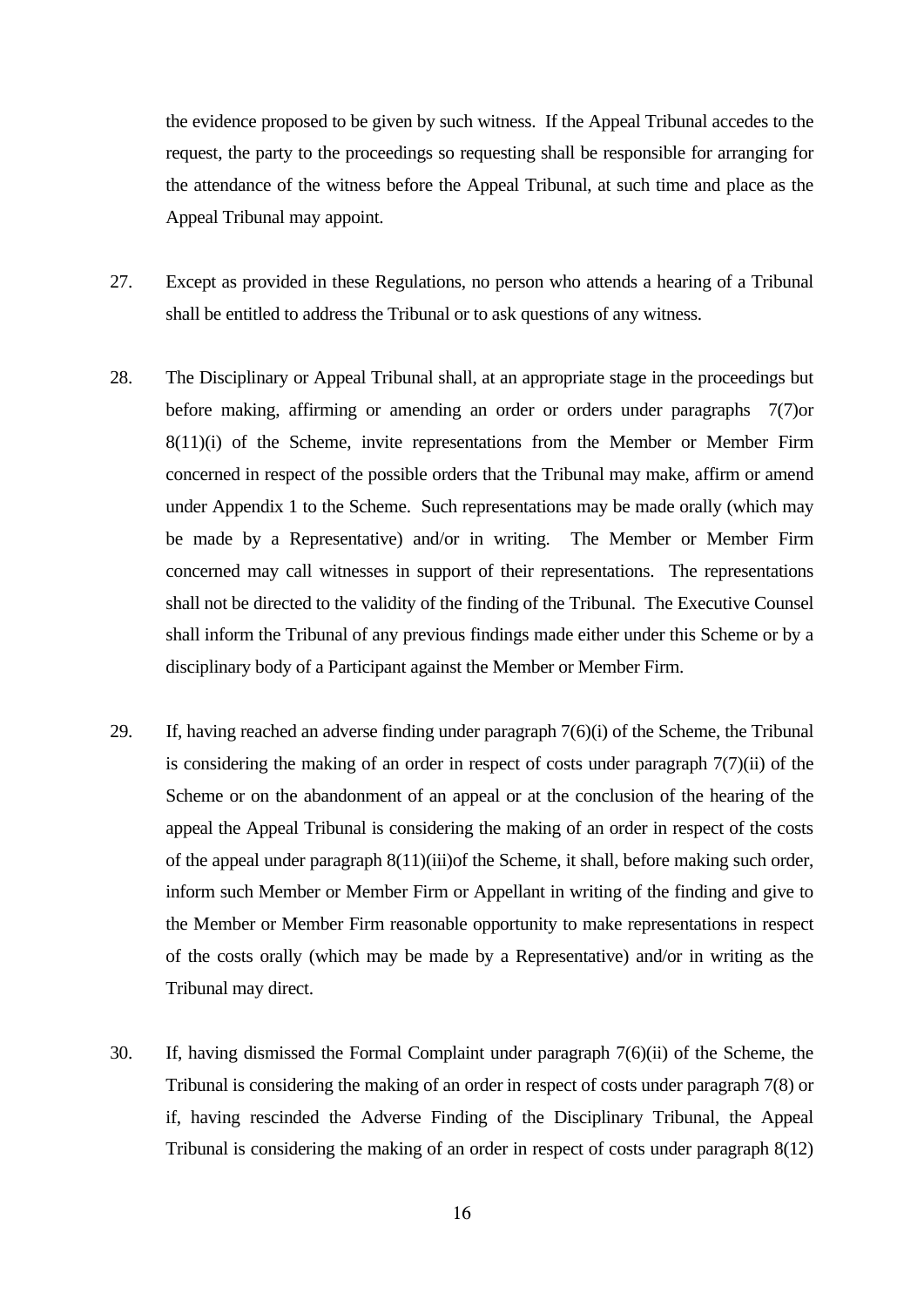of the Scheme, it shall, before making such order, inform the Executive Counsel in writing of the finding and give to the Executive Counsel reasonable opportunity to make representations in respect of the costs orally and/or in writing as the Tribunal may direct.

- 31. If, after notice has been given under paragraph 8(1) of the Scheme, neither an Appellant nor his Representative appears at the hearing of the appeal, the Appeal Tribunal may proceed with the hearing or may adjourn the hearing.
- 32. If there is more than one appeal from a Disciplinary Tribunal, all such appeals shall, unless the Appeal Tribunal otherwise decides, be heard together.
- 33. At any hearing in private, the Tribunal shall normally allow to be present:
	- (a) any Member subject to disciplinary proceedings or an appeal before the Tribunal;
	- (b) a Representative on behalf of a Member or Member Firm subject to disciplinary proceedings or an appeal;
	- (c) the Executive Counsel and any person appearing on his behalf;
	- (d) a solicitor or counsel accompanying a witness; and
	- (e) any other person whom the Tribunal in its discretion allows to be present.
- 34. For the purpose of receiving evidence under paragraphs 8(9) and 8(10) of the Scheme, the Appeal Tribunal may, as it thinks fit, receive any new evidence in writing and/or request that a witness attend a hearing.

### **Transcripts and copies of evidence and representations**

35. If so requested by any witness who has given oral evidence to it, the Tribunal shall provide that witness without charge with a transcript of his evidence.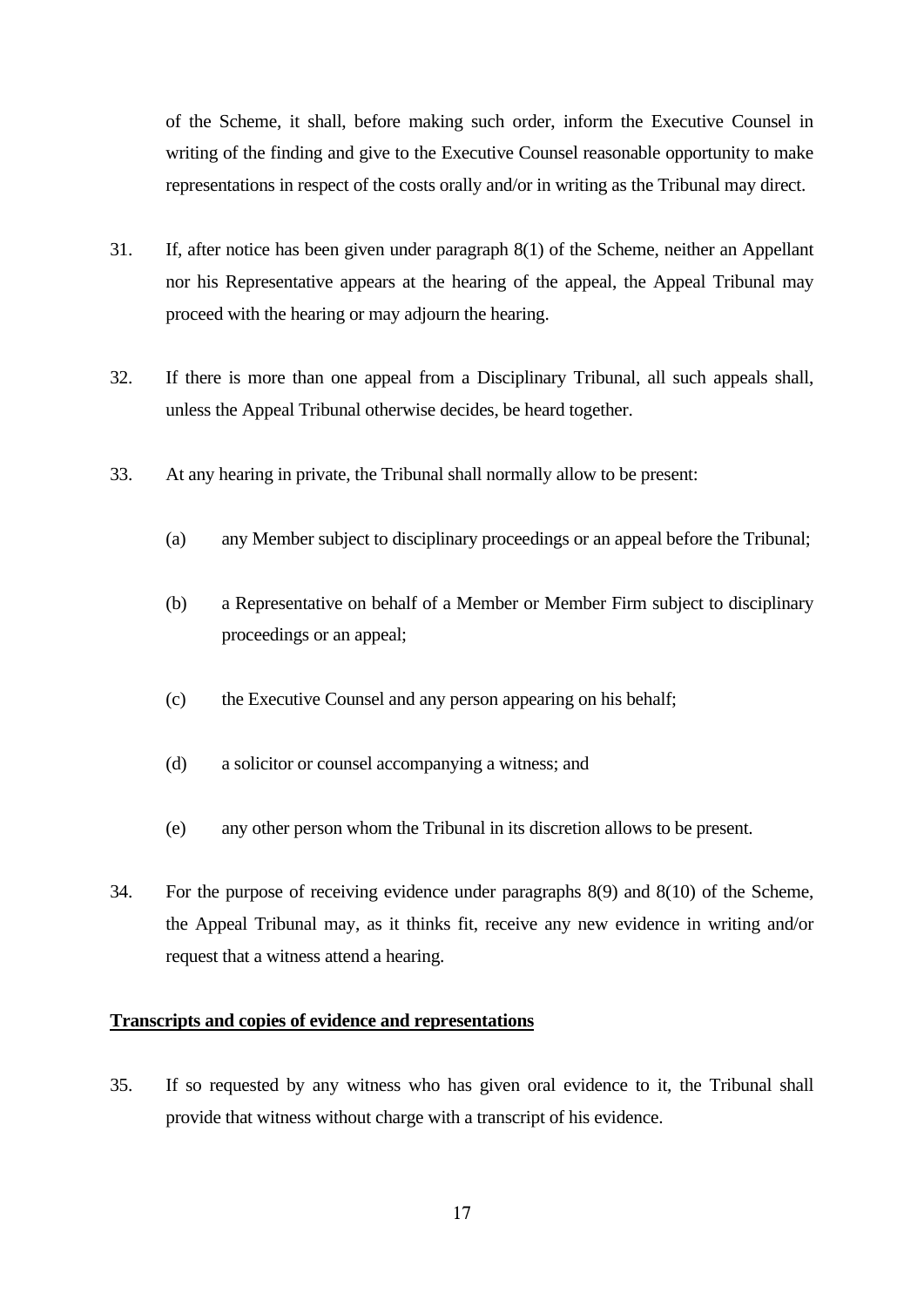36 The Tribunal shall provide a transcript of the proceedings and copies of any documentary evidence given before it to the Executive Counsel and if so requested, to a Member or Member Firm who is a party to the proceedings or to any related proceedings under the Scheme.

#### **Report(s) by the Tribunal**

- 37 (a) The signed report shall record the conclusions reached by the Tribunal on the Formal Complaint or appeal and the reasons for any findings under paragraph 7(6) or 8(11) of the Scheme against the Member or Member Firm. A Member Firm shall be identified by the name (or names) under which business was carried on during the period relevant to the finding. The terms of the report shall be agreed by each of the Tribunal members. In the absence of unanimity amongst the members of the Tribunal on the evidence, any inferences to be taken from the evidence or on the conclusions, findings or orders of the Tribunal, dissenting views shall be recorded. Otherwise the report shall state that the Tribunal reached unanimous agreement on the conclusions, findings and orders.
	- (b) Any report by the Tribunal under paragraph 7(10)or 8(14) of the Scheme is confidential, unless and until it or parts of it are published under paragraph 7(12) or 8(17) of the Scheme, and prior to such publication no part of it shall be disclosed by the person to whom it is given except for the purposes of the proceedings to his legal advisers and if he is a partner in, or employed by, a Member Firm to partners in that firm.

### **Retention of documents**

38. The record of proceedings referred to in Regulation 22 and other documents relating to such proceedings shall be kept by the Board. All documents relating to investigations, disciplinary proceedings and appeals under the Scheme shall be retained by the Board for not less than six years from the date of conclusion of the investigation, disciplinary proceedings or appeal, as the case may be. All documents not retained shall be destroyed.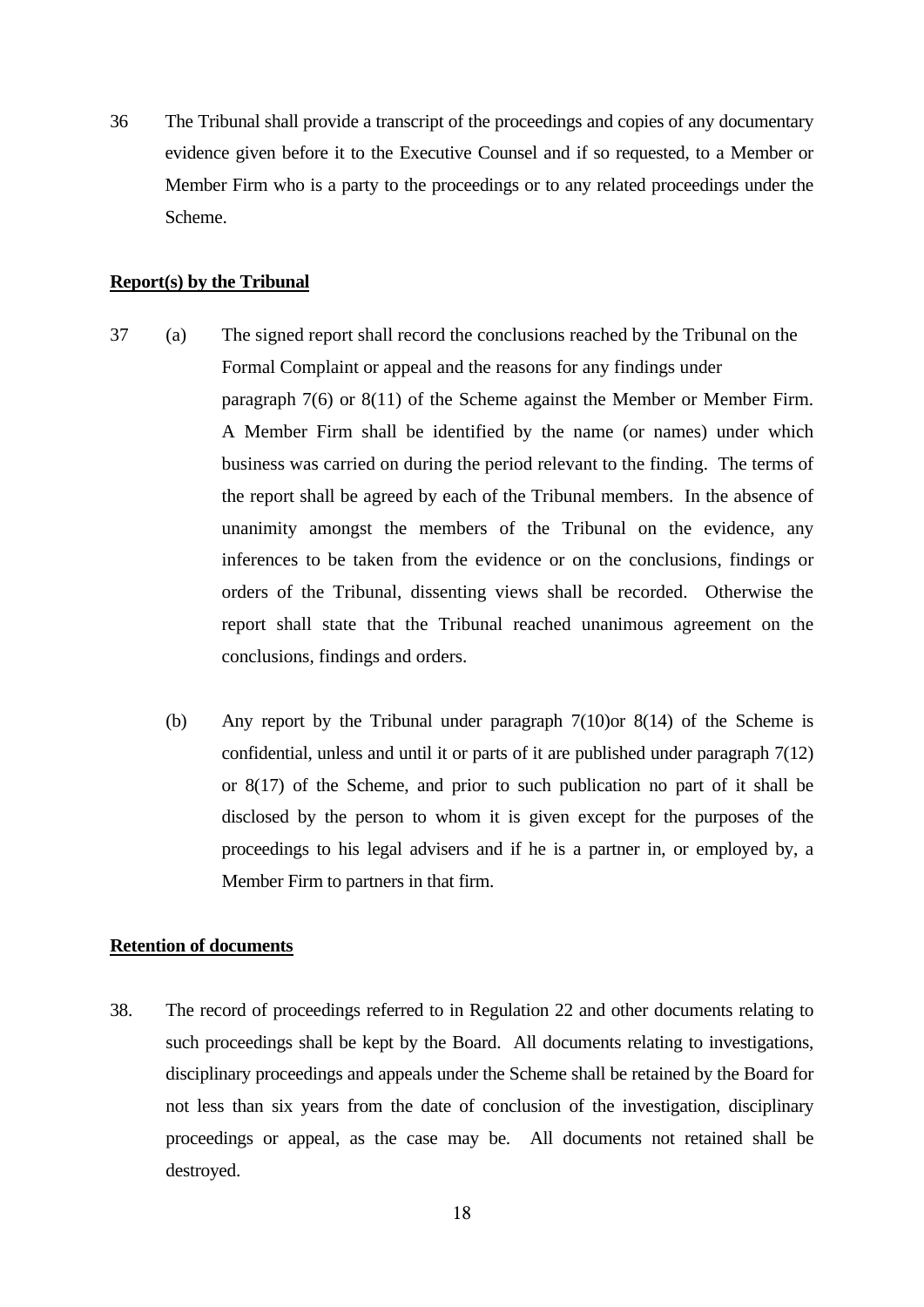#### **Confidentiality of Information**

- 39. (a) Subject to sub-paragraphs (b), (c) and (d) below, information, which comes to the knowledge of the Executive Counsel, the Board, a Disciplinary Tribunal, an Appeal Tribunal or a Member or Member firm in the course of a preliminary enquiry or an investigation or disciplinary proceedings under the Scheme may only be used and disclosed
	- (i) in the course of and for the purposes of a preliminary enquiry, an investigation or disciplinary proceedings ;
	- (ii) at a public hearing;
	- (iii) in any notice, report or finding published pursuant to the terms of the Scheme; or
	- (iv) as required by law;

and shall otherwise be treated as confidential.

- (b) Any disclosure of such information in accordance with regulation 39(a) (i) shall be on terms that it is confidential and no such information shall be disclosed (directly or indirectly) by the person provided with it except:
	- (i) to his legal advisers for the purposes of obtaining advice in relation to the preliminary enquiry, investigation or disciplinary proceedings;
	- (ii) if he is a partner in or director of, or employed by, a Member Firm, to the partners in or directors of that firm;
	- (iii) to any other person to whom disclosure is necessary for the purposes of obtaining evidence, information or assistance in connection with the investigation or disciplinary proceedings;
	- (iv) for the purposes of a public hearing; and
	- (v) as required by law.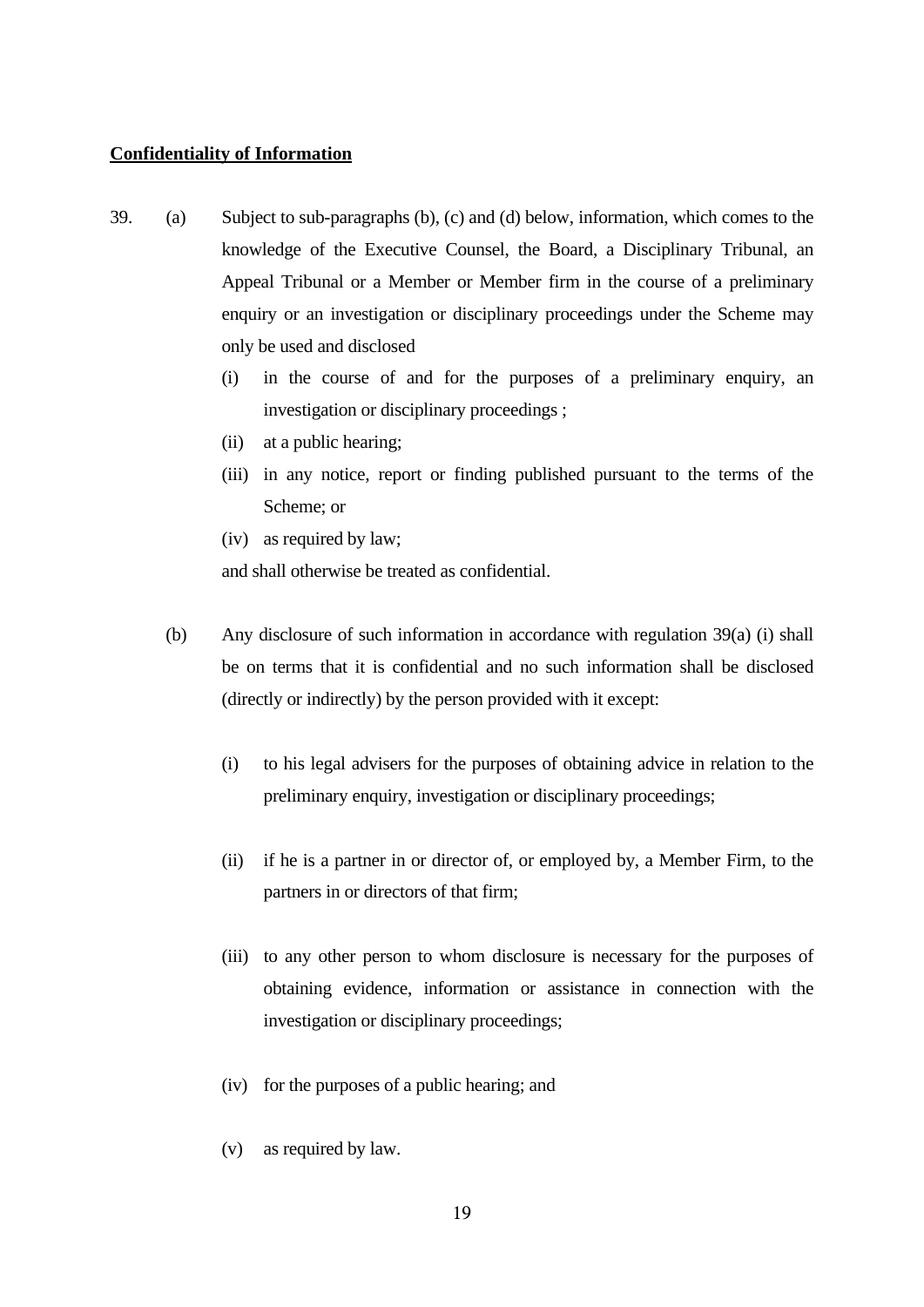- (c) Such information may be disclosed by the Executive Counsel or the Board to any regulatory body, any investigation or prosecuting authority, or to any person, body or authority carrying out any role similar to that of regulation, investigation or prosecution in any part of the world.
- (d) This regulation shall not apply to any information which is obtained by the Executive Counsel, the Board, the Disciplinary Tribunal or the Appeal Tribunal which is or comes to be in the public domain or is disclosed at a public hearing or in relation to which confidentiality had been waived.